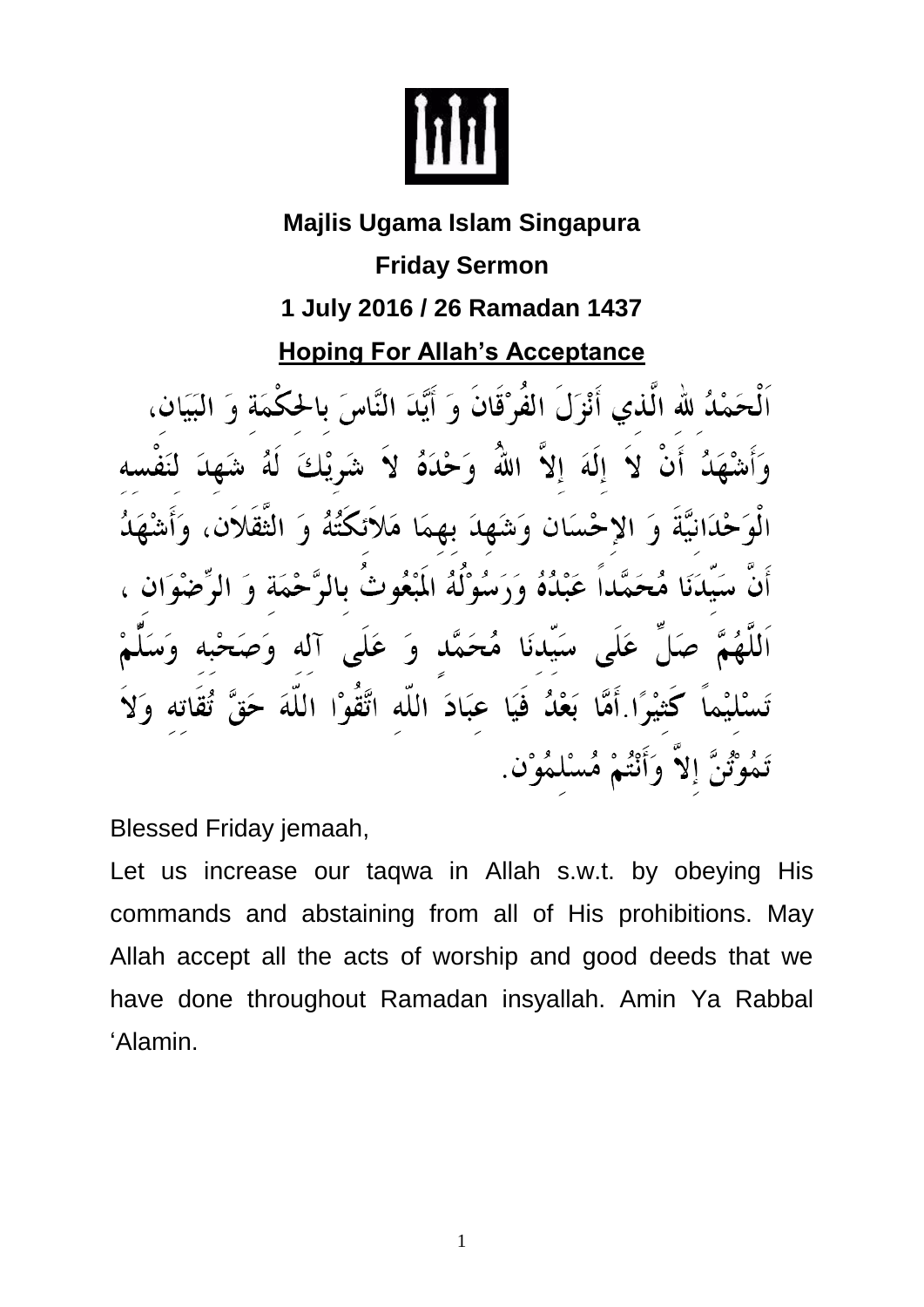Respected jemaah,

Today is the last Friday of this blessed month. Next week, we will be welcoming the month of Syawal. Time is indeed moving fast. Only God knows if we will be given the blessed opportunity to experience Ramadan again. Hence jemaah, let us this opportunity to reflect upon our deeds throughout this Ramadan.

My brothers and sisters,

Among the traits and attitudes of a true believer (mukmin) is a deep appreciation for all of Allah's blessings. Among the most valuable blessings from Allah s.w.t. to His servant is age and time. Thus, Allah s.w.t. reminds us repeatedly in the Quran about the importance and significance of time in His sight. Allah says:

Meaning: *"And it is He who has made the night and the day in succession for whoever desires to remember or desires gratitude."* [Surah Al-Furqan verse 62]

There are repeated reminders in the Quran and the Sunnah of the Prophet s.a.w. on the value of time and age, and how these gifts will not last forever. And this is also why there are constant reminders that death is definite. These are not meant to scare us; instead, it is meant to shape our character and our souls to

2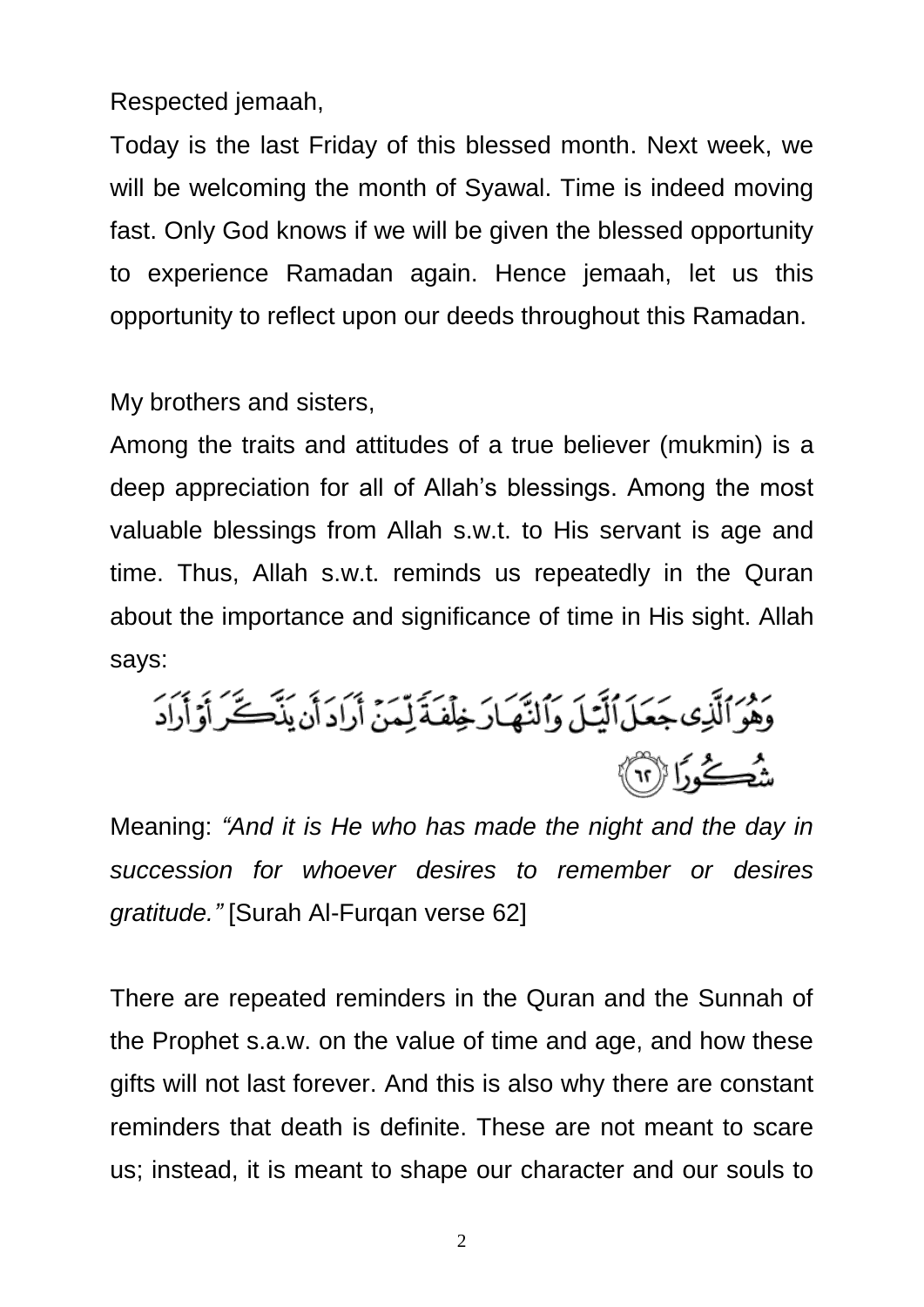be believers of strong religious resilience, who constantly strive to be the best and to contribute to the best of our abilities with the time given to us by God. Nabi s.a.w. said:

Meaning: *"When the son of Adam dies no further reward is recorded for his actions, with three exceptions: charity whose benefit is continuous, knowledge from which benefit continues to be reaped, or the supplication of a righteous son (for him)."* [Hadith reported by Imam Muslim]

Jemaah, it is possible that we may have misunderstood the main crux of this hadith. We may think that the hadith is merely reminding us about death. However, the true meaning of the hadith is to remind us how we Muslims should make good use of our time in this temporary world. It aims to remind us that with every breath that we take and whatever time we are left with, we should strive to do good deeds that will have a lasting effect. There are many ways to achieve this. These include giving donations to charity, teaching and sharing the knowledge that we have, and raising our children with the right values to be faithful Muslims who will continue to uphold noble Islamic traditions.

3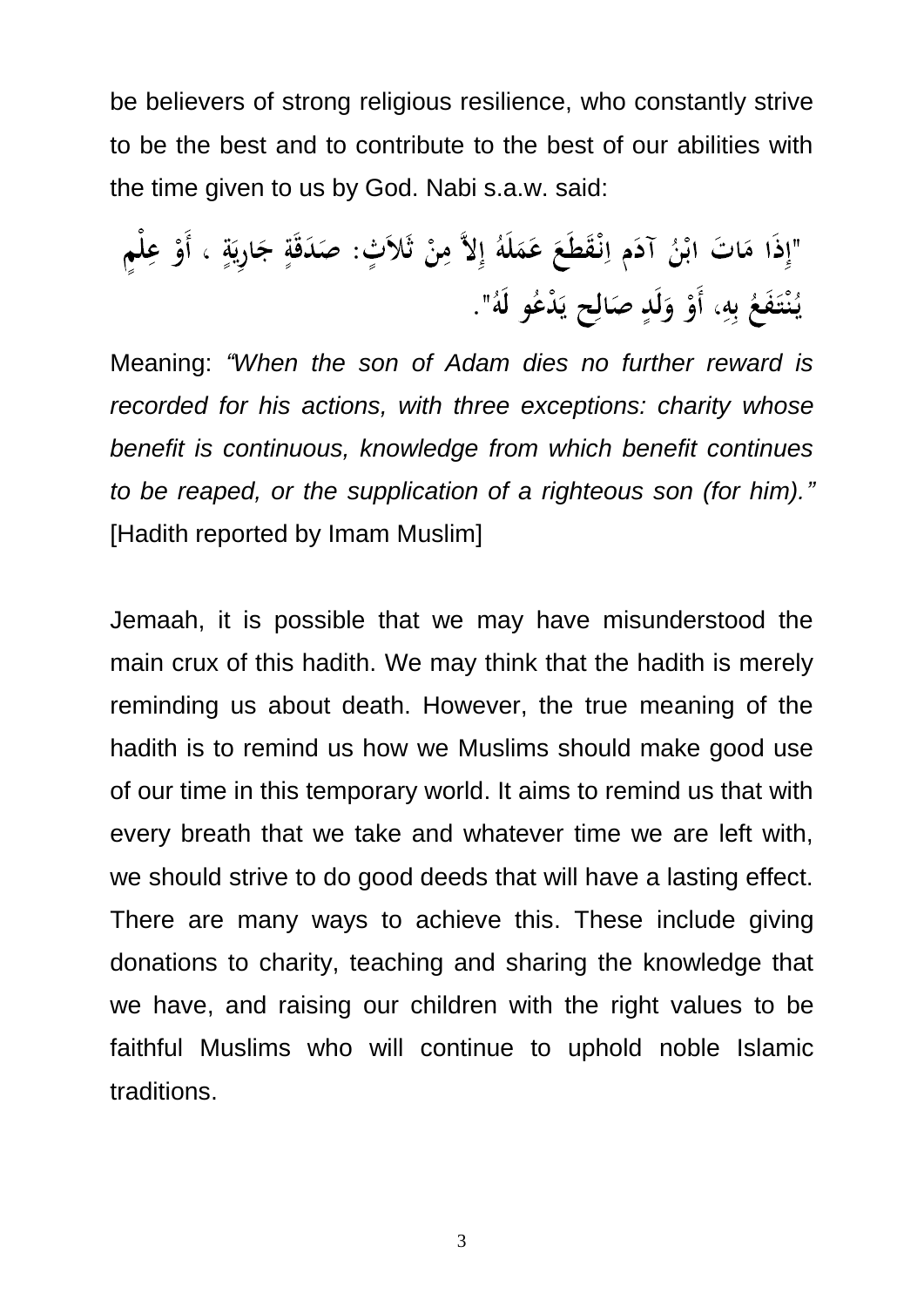This is the essence of Islamic teachings; that every Muslim must learn to appreciate the time that Allah s.w.t. has bestowed upon him. He should also be one who strives to bring about positive changes throughout his life. The more one remembers of the realities of life and the impending death, the more one will make every effort to ensure that the opportunities given by Allah are not put to waste.

## Friday jemaah,

Take a moment to reflect how we have spent this Ramadan. Do we feel that we have given our very best this Ramadan? Have we succeeded in training ourselves to control our desires, to control our hearts and other parts of our body from committing sins and misdeeds? What about our acts of worship? Do we feel closer to Allah s.w.t. now that we have fasted for almost a month? Or do we feel the same – no increase in the state of our iman nor the desire to do more good deeds? If we used to not feel the need to help those in need, then are we now more sensitive and aware of their condition and are motivated to continue to do good deeds beyond Ramadan?

Subhanallah! What a loss! What a loss! What a loss! For those whom Ramadan has failed to leave any effect in their lives. Ramadan came and left, and yet he is still in the same state as he was in. No change in himself, and no forgiveness from God. How could this have happened? Perhaps because he has failed

4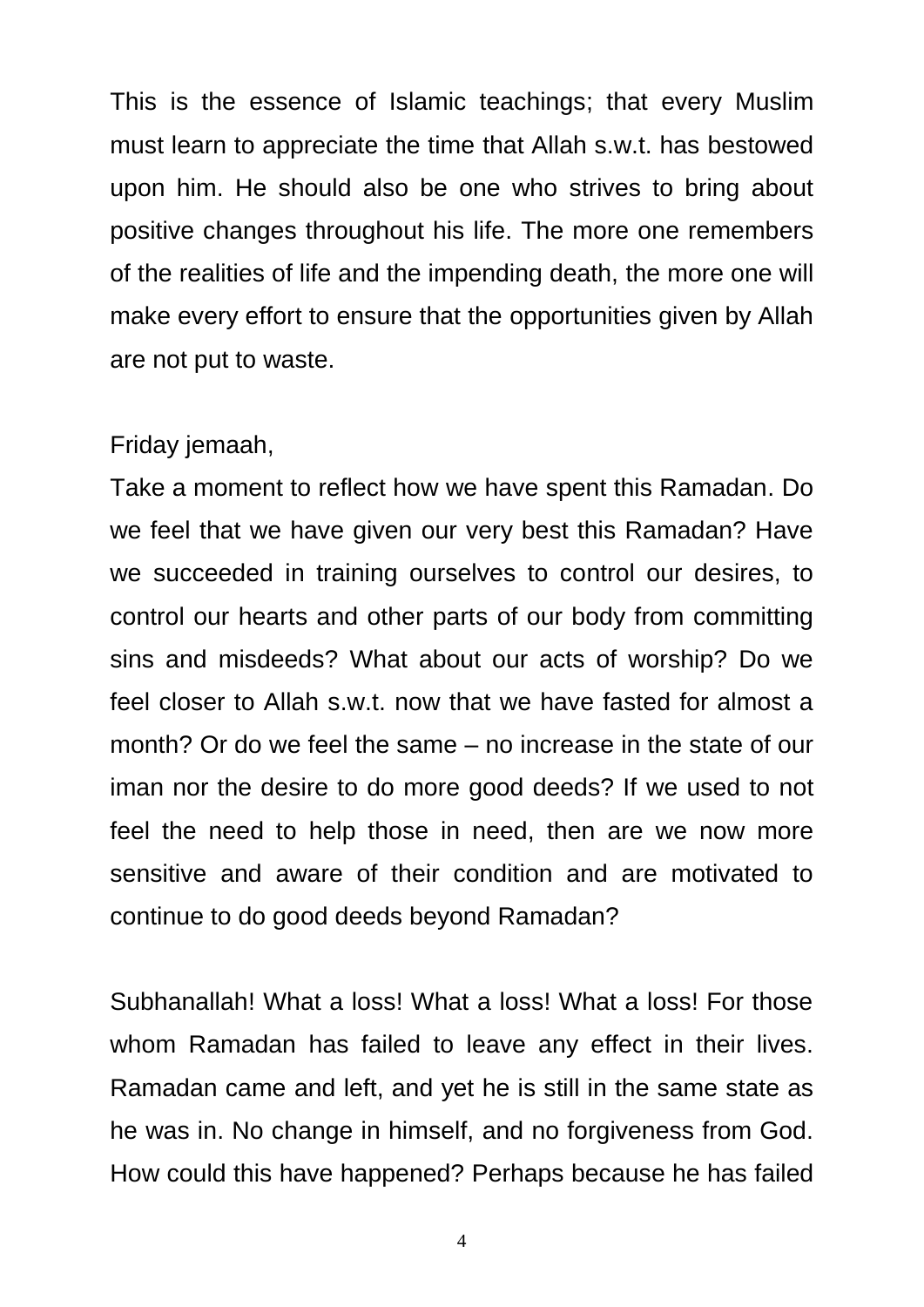to appreciate the blessings of the month of Ramadan, which a precious gift from Allah. Or perhaps, he arrogantly believes that he will definitely live till the next Ramadan.

Blessed Jemaah, increase making istighfar to Allah s.w.t in these last days and last moments of Ramadan. If there are any shortcomings in our deeds, we should strive even harder in these last days of Ramadan to seek Allah's forgiveness and mercy. Al-Hassan Al-Basri once said: *"Increase our istighfar to Allah, because we do not know when exactly He will shower His mercy upon us"*.

Respected jemaah,

Even if we feel that we have fulfilled Allah's command to perform good deeds throughout Ramadan, each and every mukmin seeks Allah's acceptance of his deeds. There is no guarantee that our deeds will be accepted by Allah, until the moment we meet Him. Allah says, regarding the manner (adab) of a mukmin with his Lord:

وَٱلَّذِينَ يُؤْتُونَ مَآءَاتَواْ وَقُلُوبُهُمْ وَجِلَةً أَنَّهُمْ إِلَىٰ رَبِّهِمْ زَجِعُونَ (١)

Meaning: *"And they who give what they give while their hearts are fearful because they will be returning to their Lord "*. [Surah Al-Mukminun verse 60]